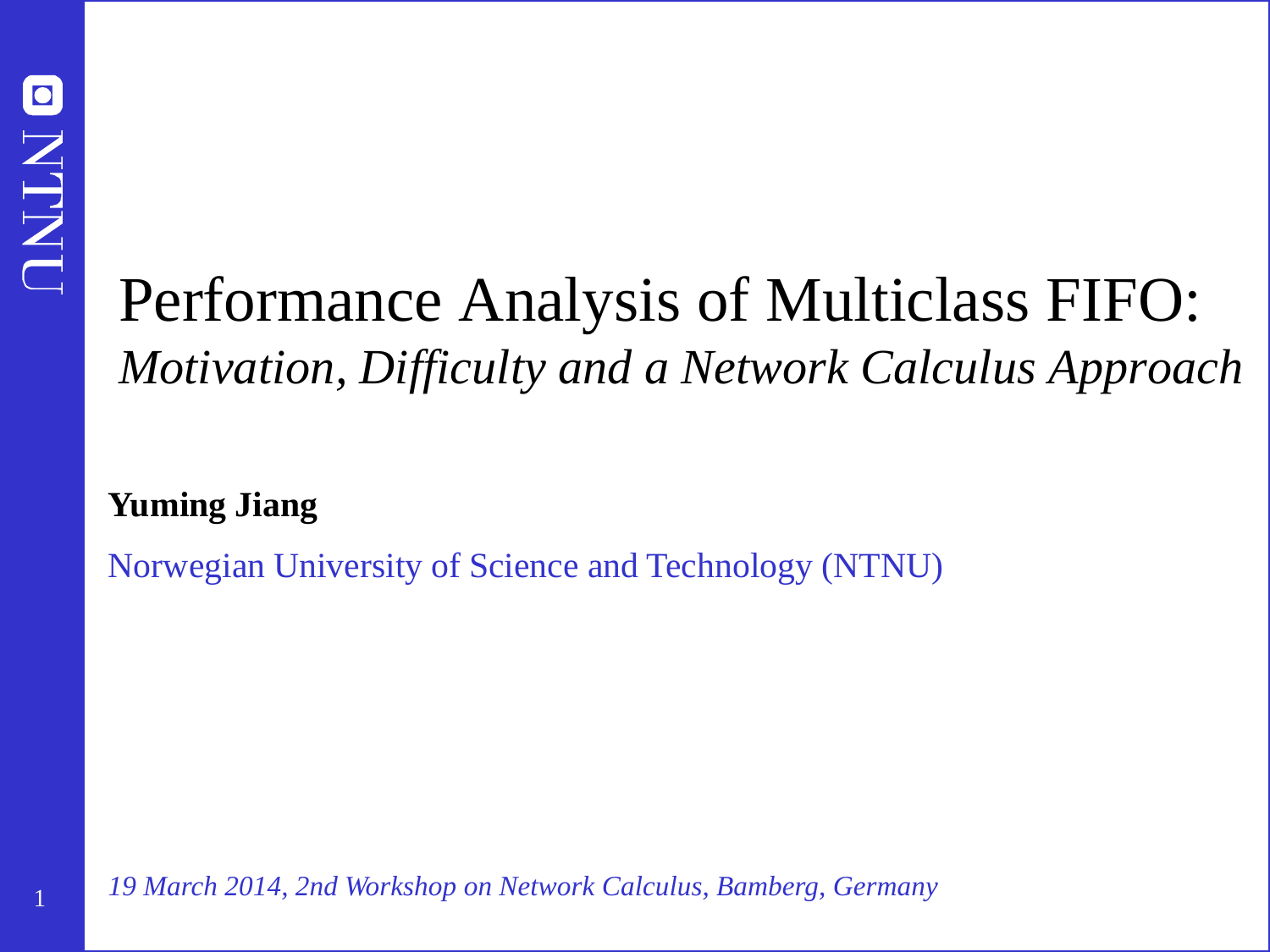# Outline

- Motivation
- Performance Analysis of Multi-Class FIFO: Difficulty with the Classic Queueing Theory
- Direct Analysis using Network Calculus
- A New Idea for Analysis using Network Calculus
- Concluding Remarks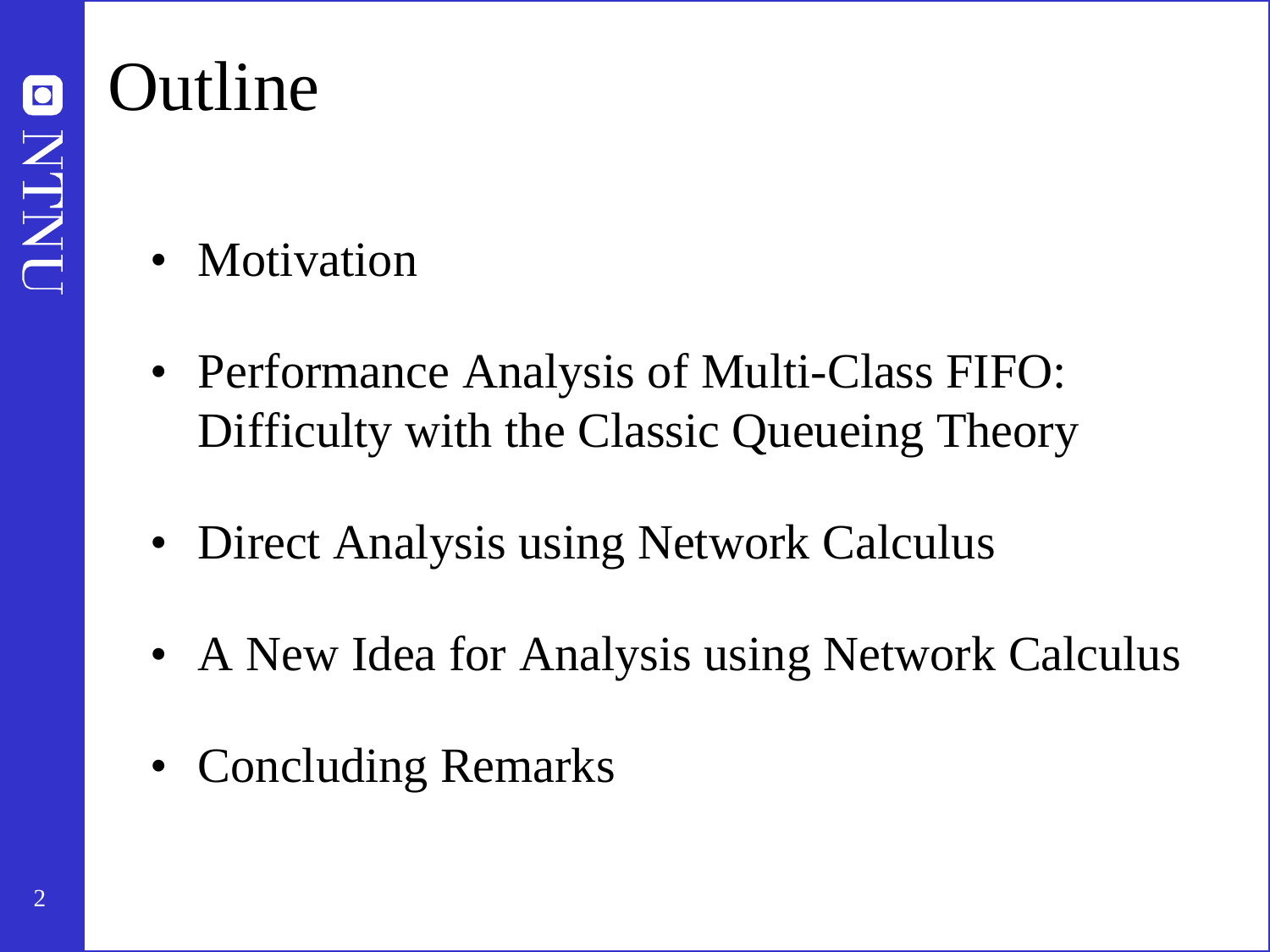# Motivating Scenarios

- Internet packet size distribution
	- $-40(60\%)$
	- $-1300-1500(40\%)$
- Flows with different packet sizes sharing the same output link

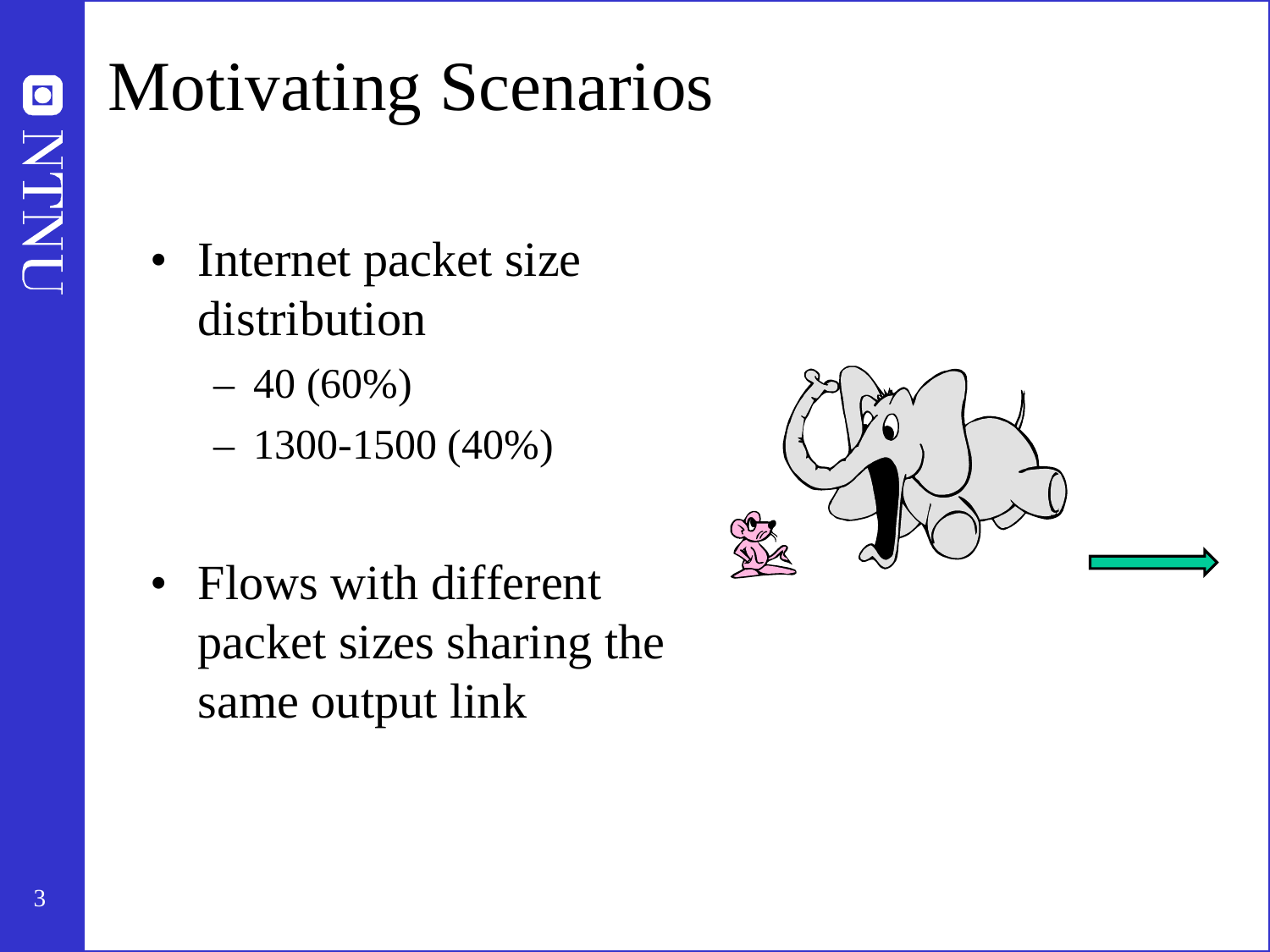# Motivating Scenarios (cont')

• Downlink sharing in wireless networks *(e.g. DSCH – downlink shared channel)*

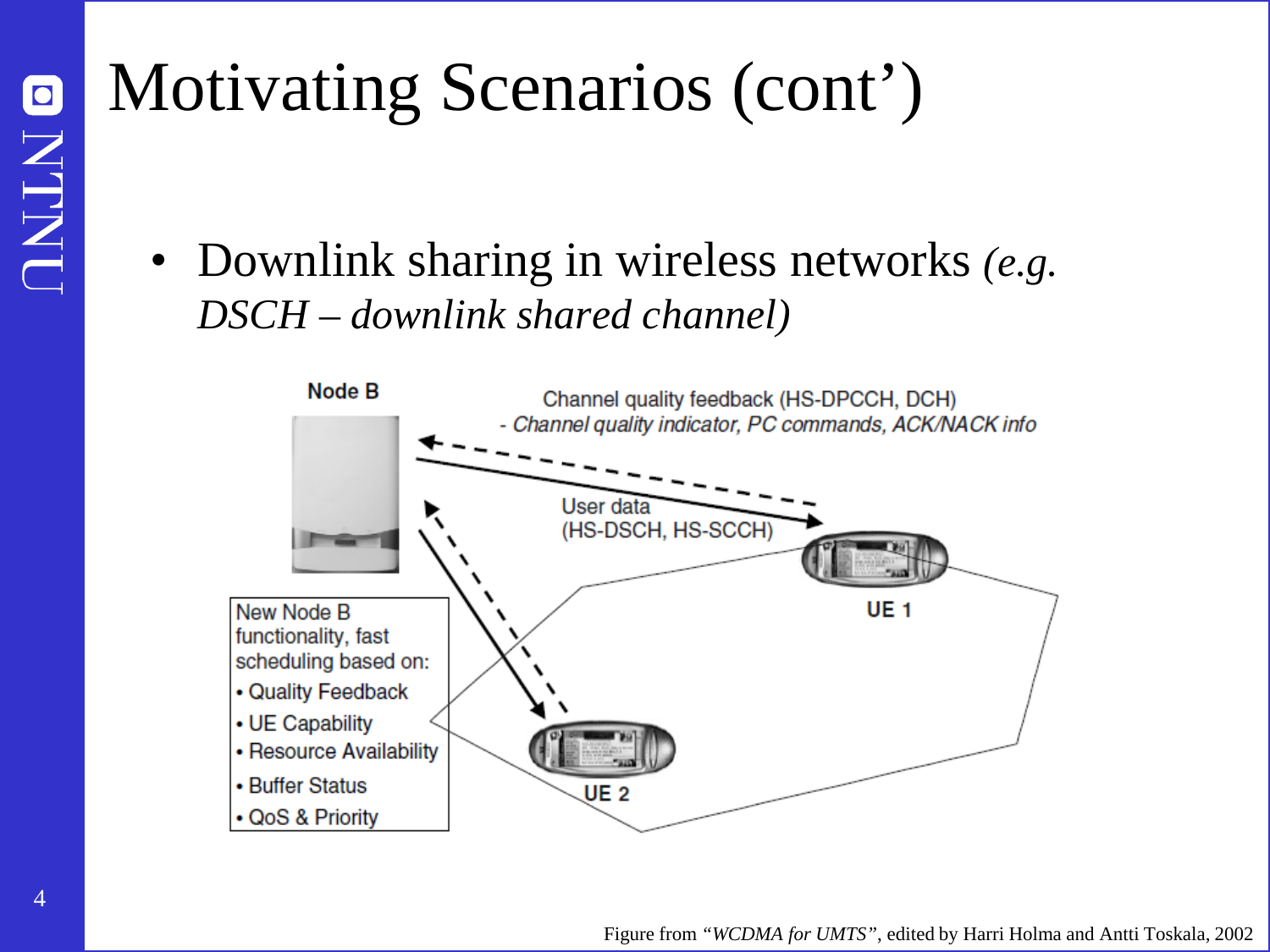# Motivating Scenarios (cont')

• Input queueing in switches / routers

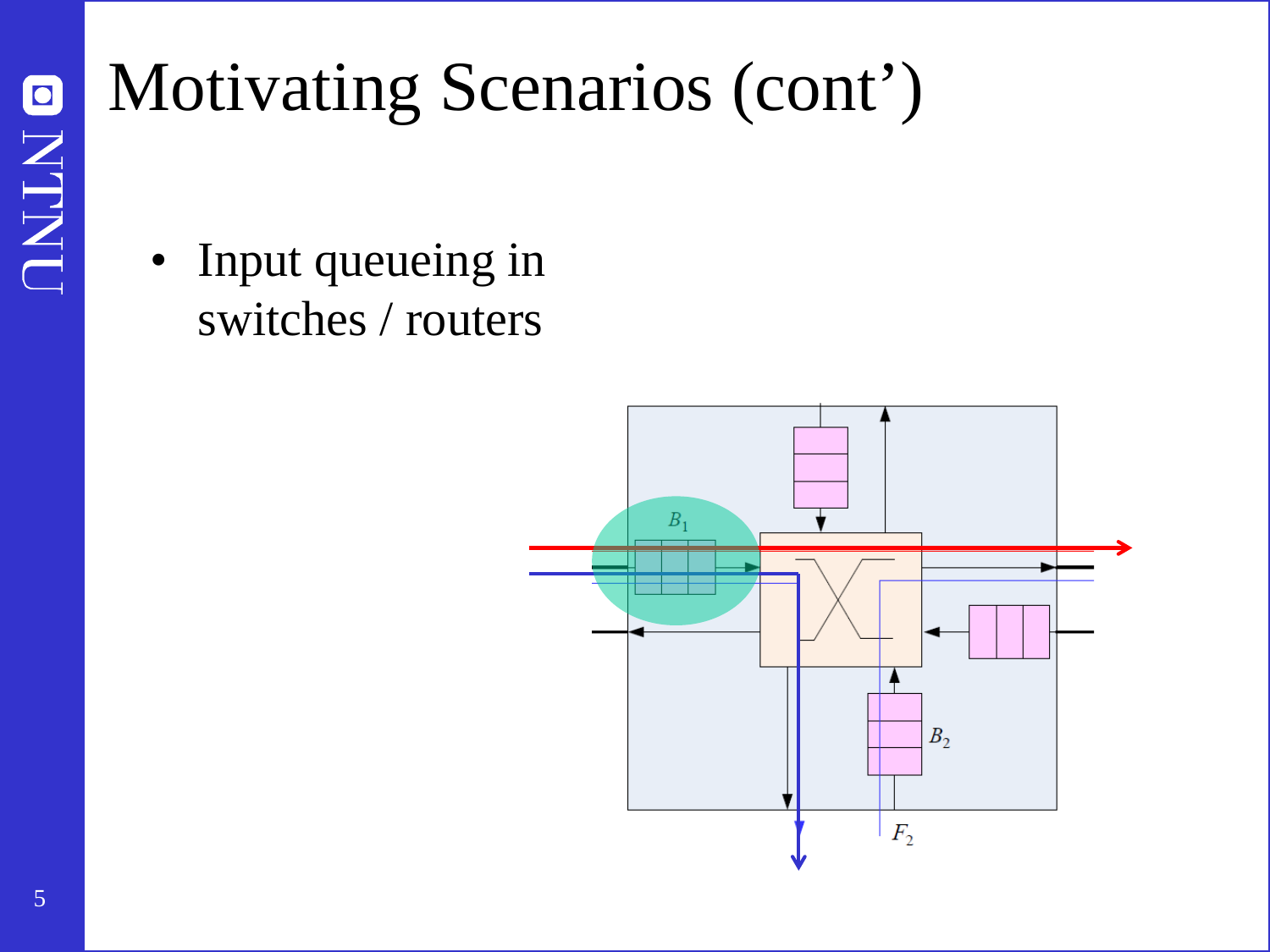## Performance Analysis of Multi-Class FIFO: System Model



- A packet-switched network node serve packets in FIFO manner.
- There are *N* traffic classes.
- The service rate of each class is constant  $C_n$ in bps.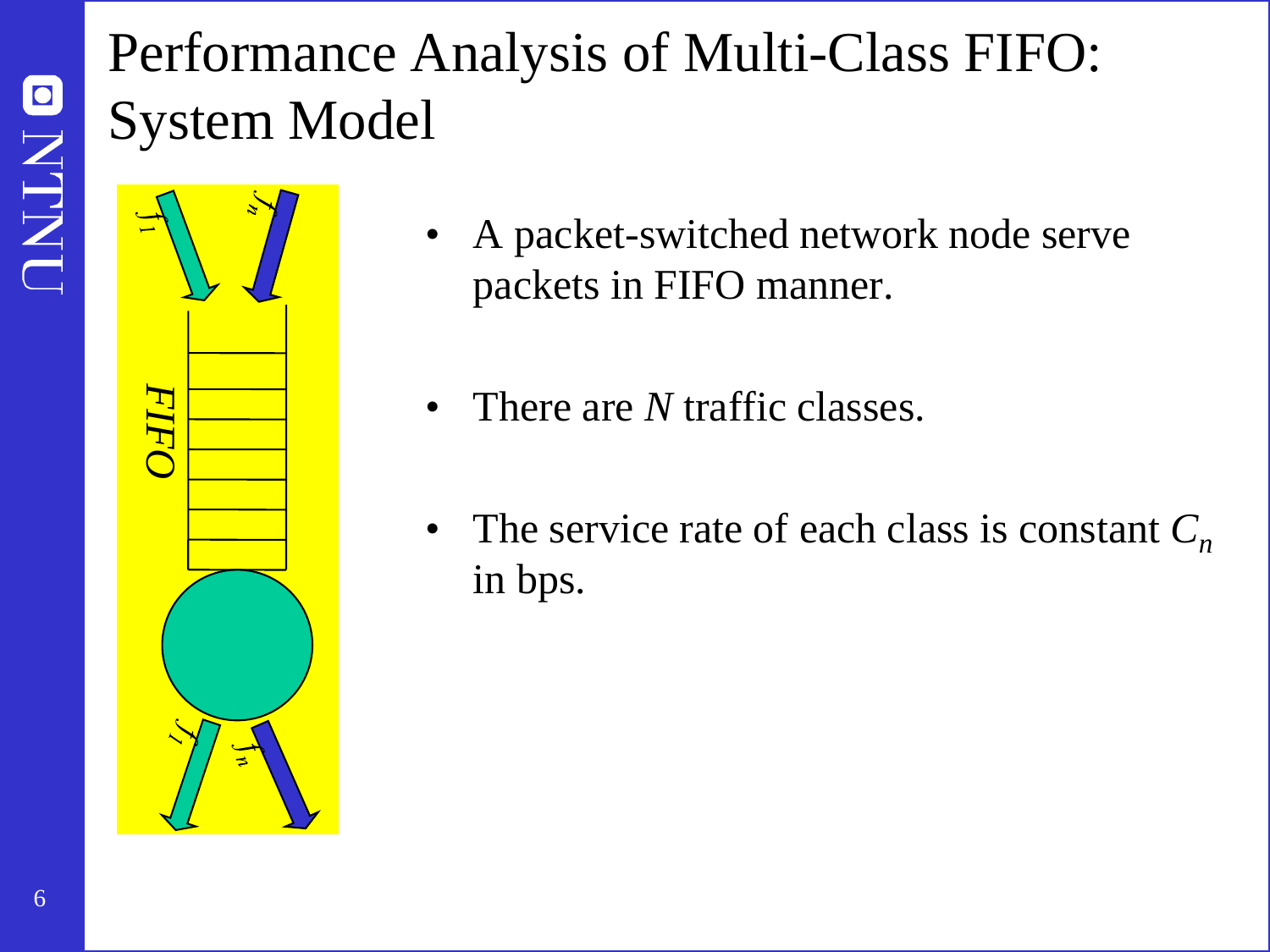# Analysis using Queueing Theory: Difficulty





- How to define system states? Is (# of each class packet in queue) sufficient? If not, what else?
- Assume Poisson arrival process and exponentially distributed packet lengths of each class. What is the state transition diagram? Or, *is it possible to get one*?
- If interarrival times are not exponentially distributed, or packet times are not exponentially distributied, how to do the analysis?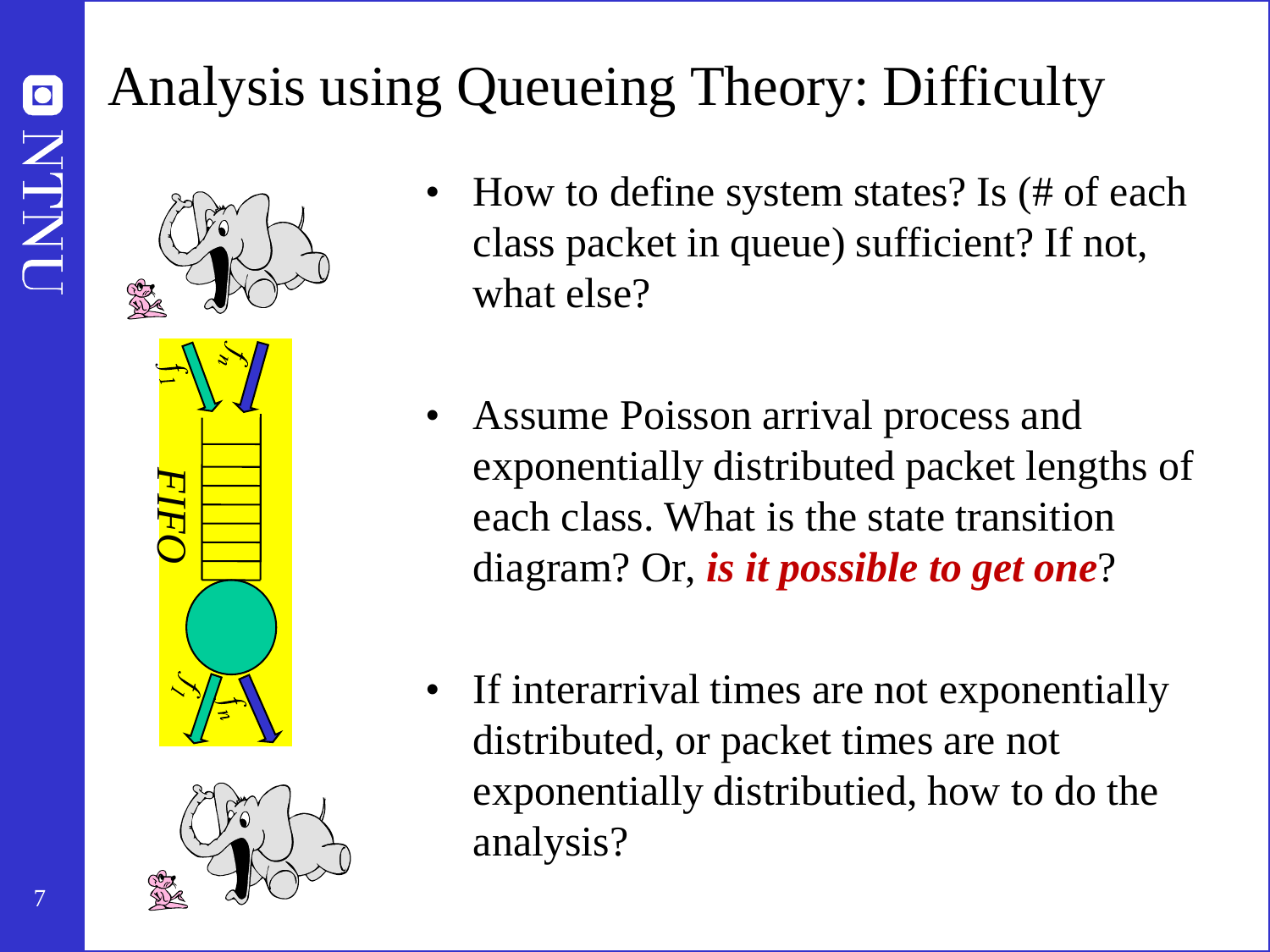## Analysis using Network Calculus



*FIFO*



• Assumption: The traffic flow of each class is (σ, ρ)-constrained:

 $A_n(s,t) \leq \sigma_n + r_n(t-s)$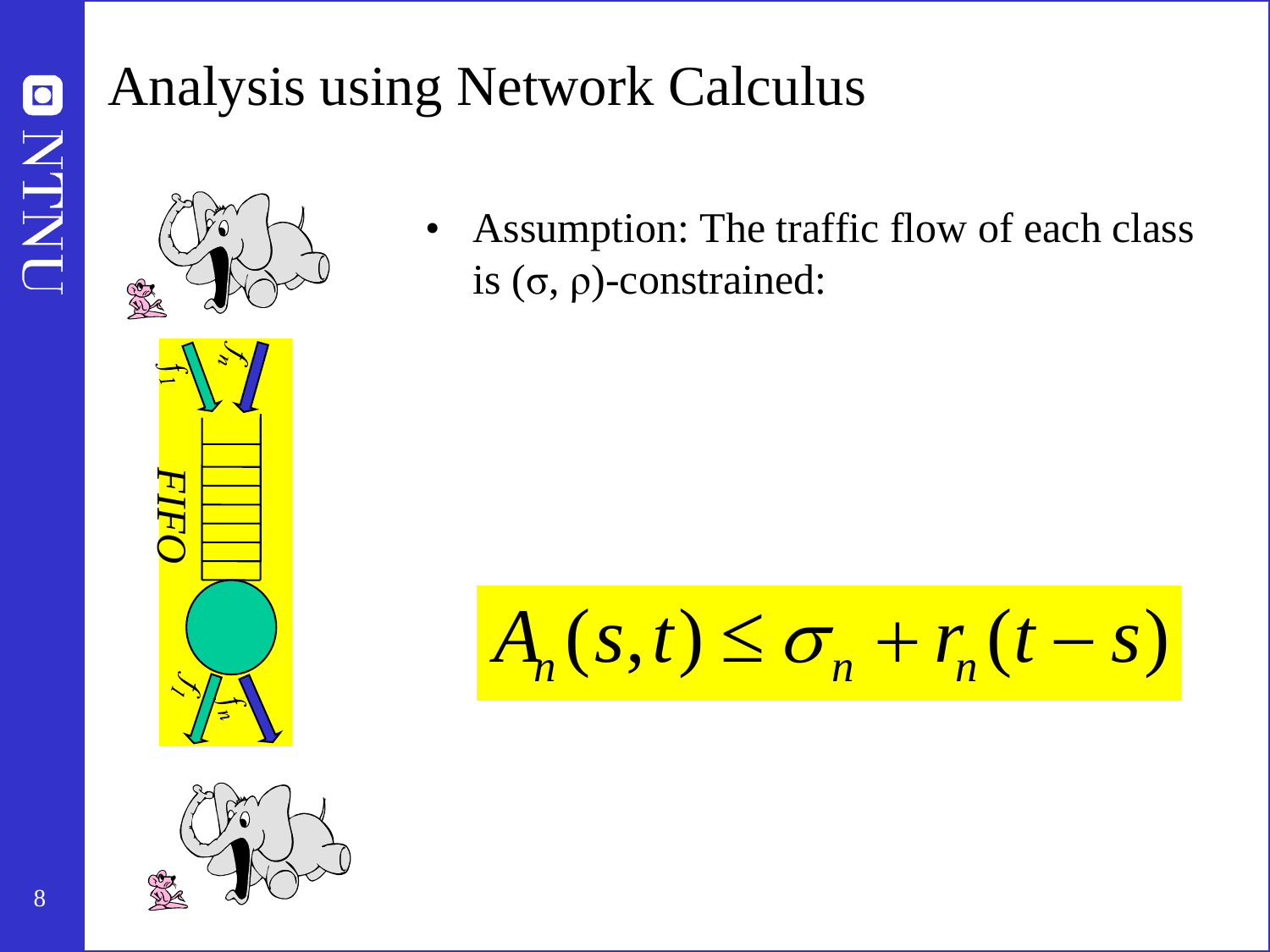### Direct Results from Network Calculus



• If the service rates to all classes are the same C, the system becomes the normal single-class FIFO;

• The total input  $A(t)$  is constrained by:

$$
A(s,t) \leq \sum_{n} \sigma_n + \sum_{n} r_n (t-s)
$$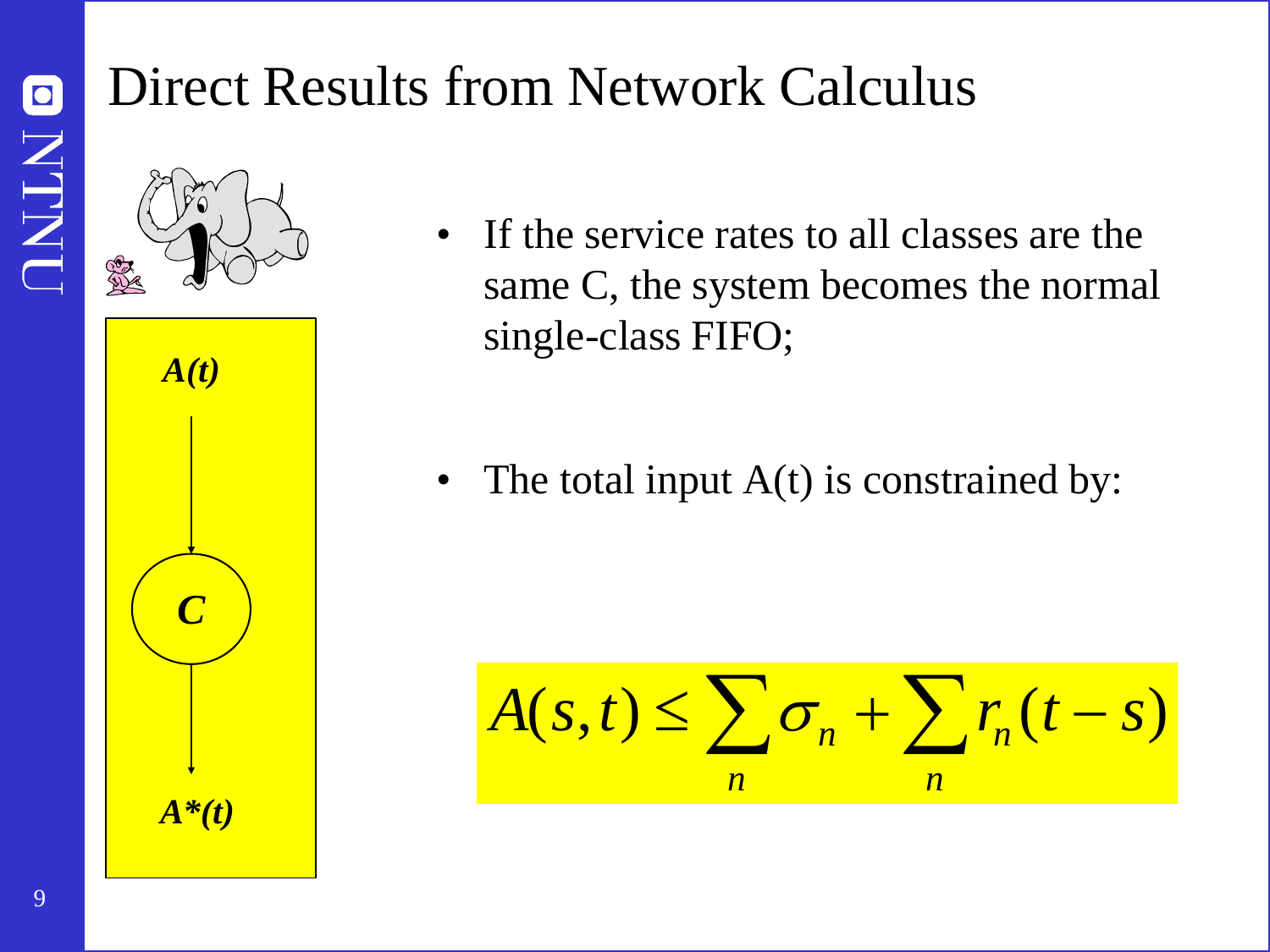#### Direct Delay Bound from Network Calculus (*with ignoring the "last" packetizer effect*)

Amount of Traffic/Service



If the total arrival rate is smaller than C, the delay of any packet is bounded by:

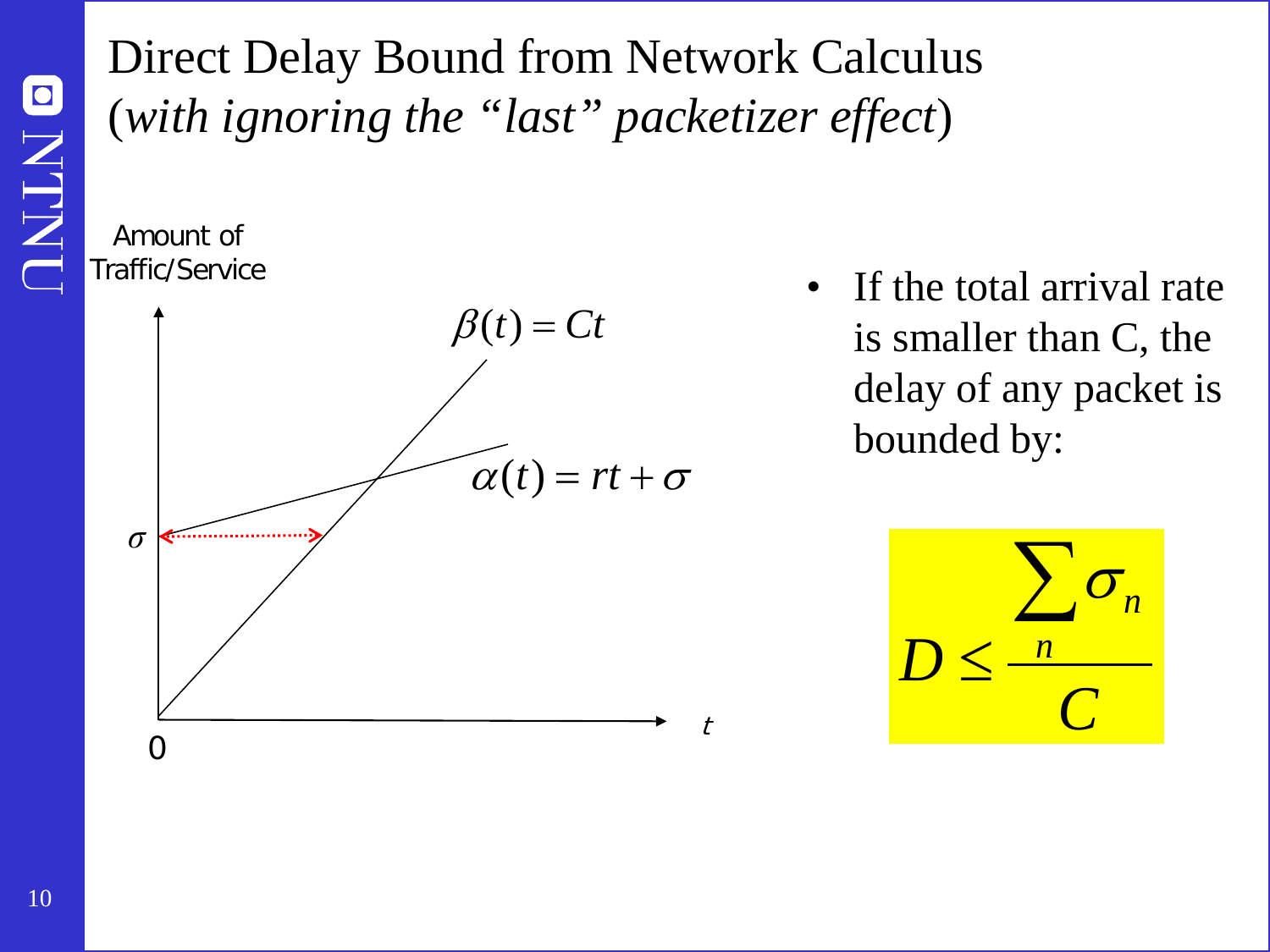# Analysis of Multiclass FIFO: Network Calculus Approach

- -
	- *C A(t)*

*A\*(t)*

Easy  $\odot$  • But, wait: What if the service rate (in bps) for each class is different ?



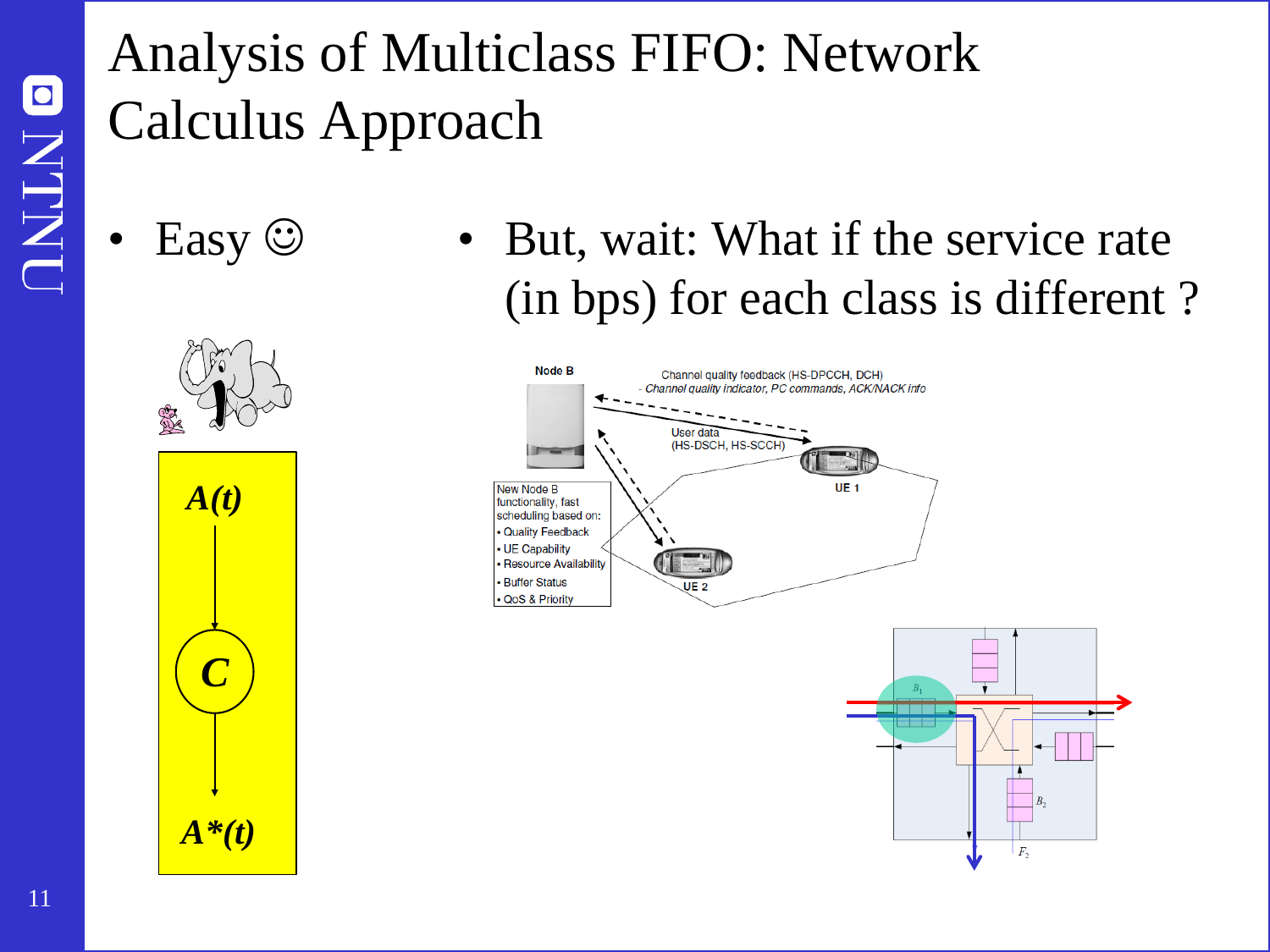#### Direct Delay Bound from Network Calculus

Amount of Traffic/Service



- For multiclass FIFO, the minimum service rate to any class is  $min_nC_n$ .
- If the total arrival rate is smaller than  $min<sub>n</sub>C<sub>n</sub>$ , the delay is bounded:

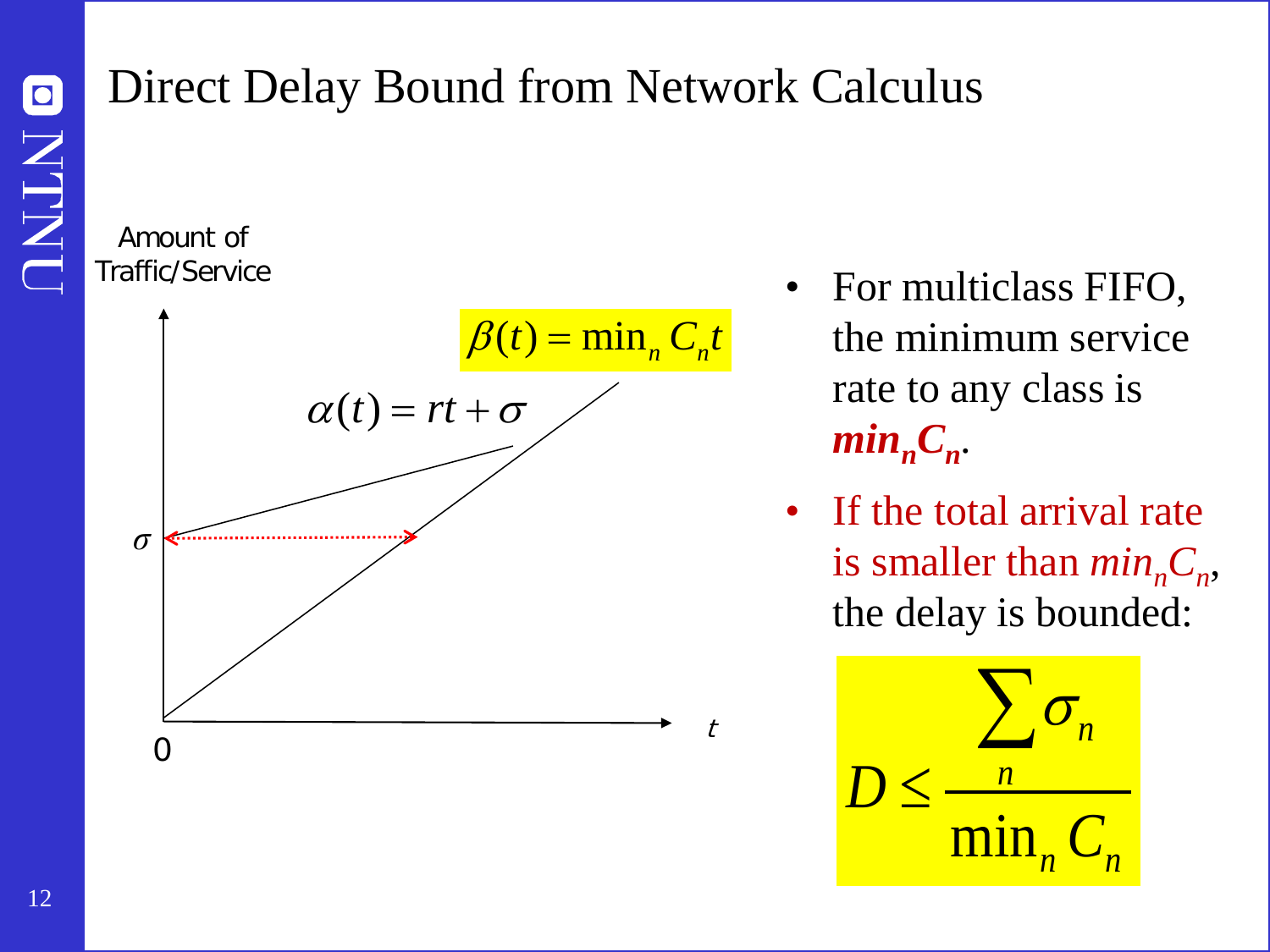# Analysis of Multi-Class FIFO: A new idea for the network calculus approach



• Inequality: For any packet arriving at *t*, its delay is bounded by:

$$
D \leq \sum_{n} \frac{\sup_{s \leq t} [A_n(s,t) - r_n(t-s)]}{C_n}
$$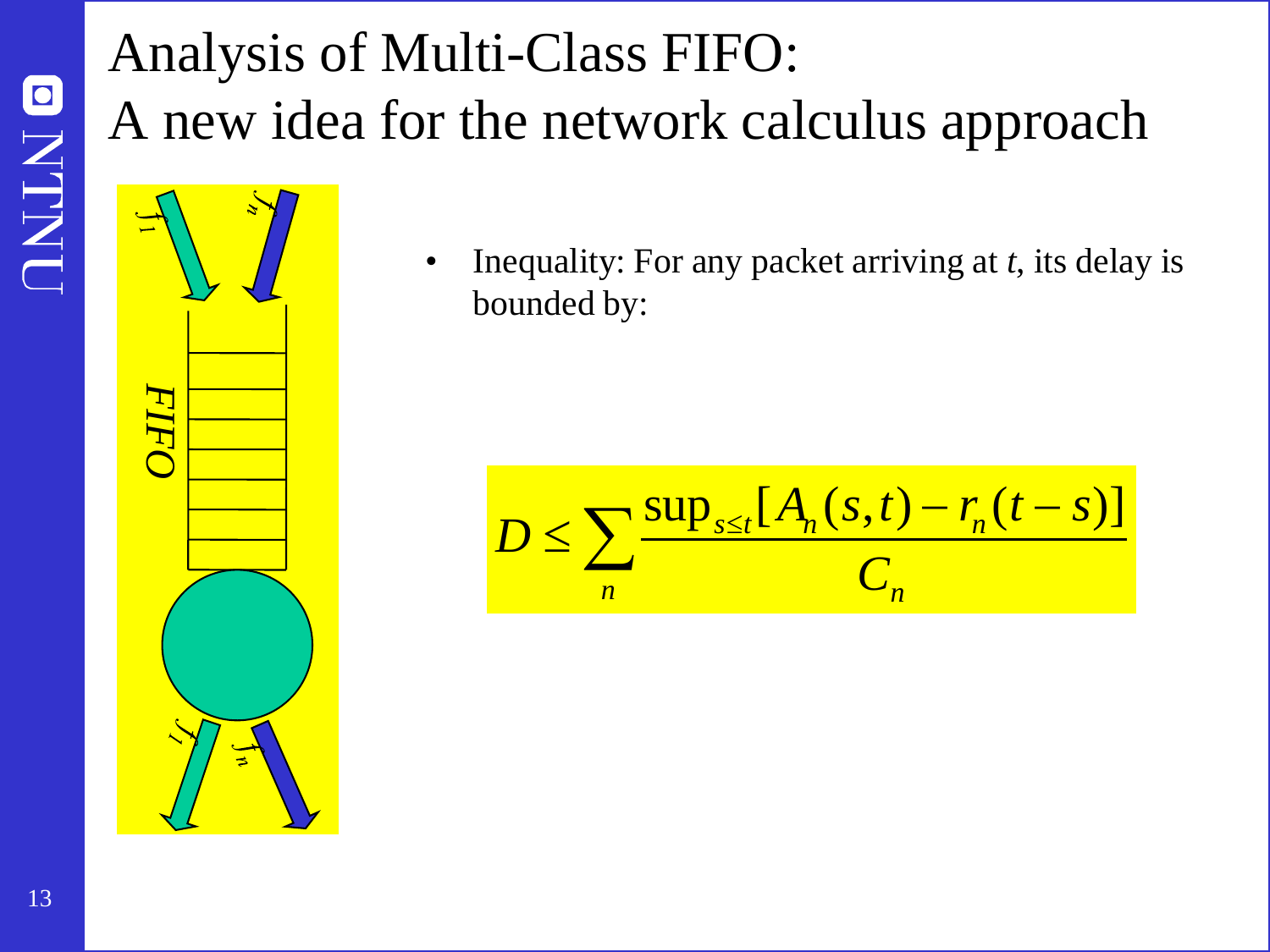## Improved Delay Bound



• Suppose the following condition holds



• The delay of any packet is bounded by:



• The bound is tight!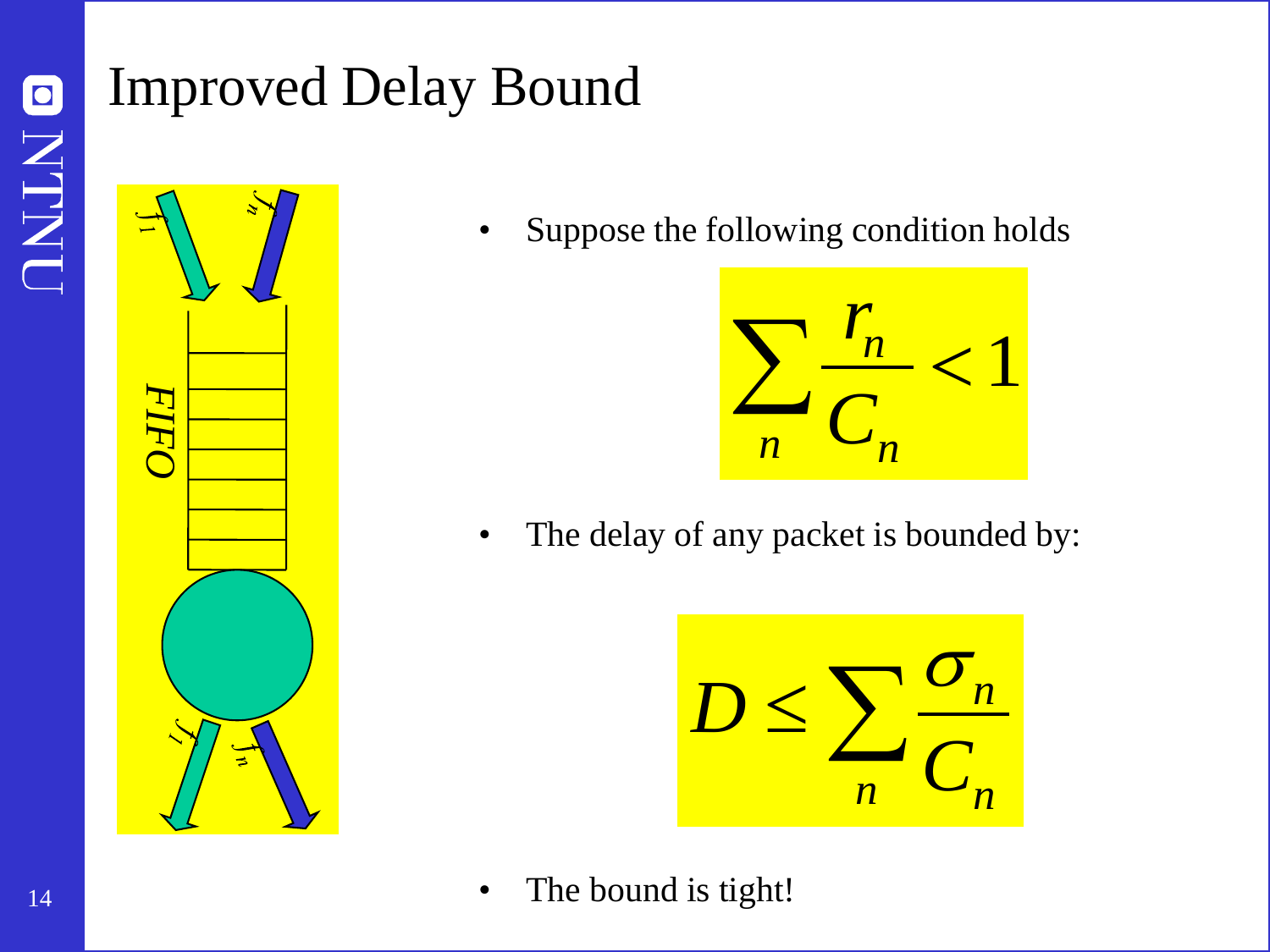## Comparison of Delay Bounds

• Condition:



• Condition:



• Direct bounded:



• Improved Bound:

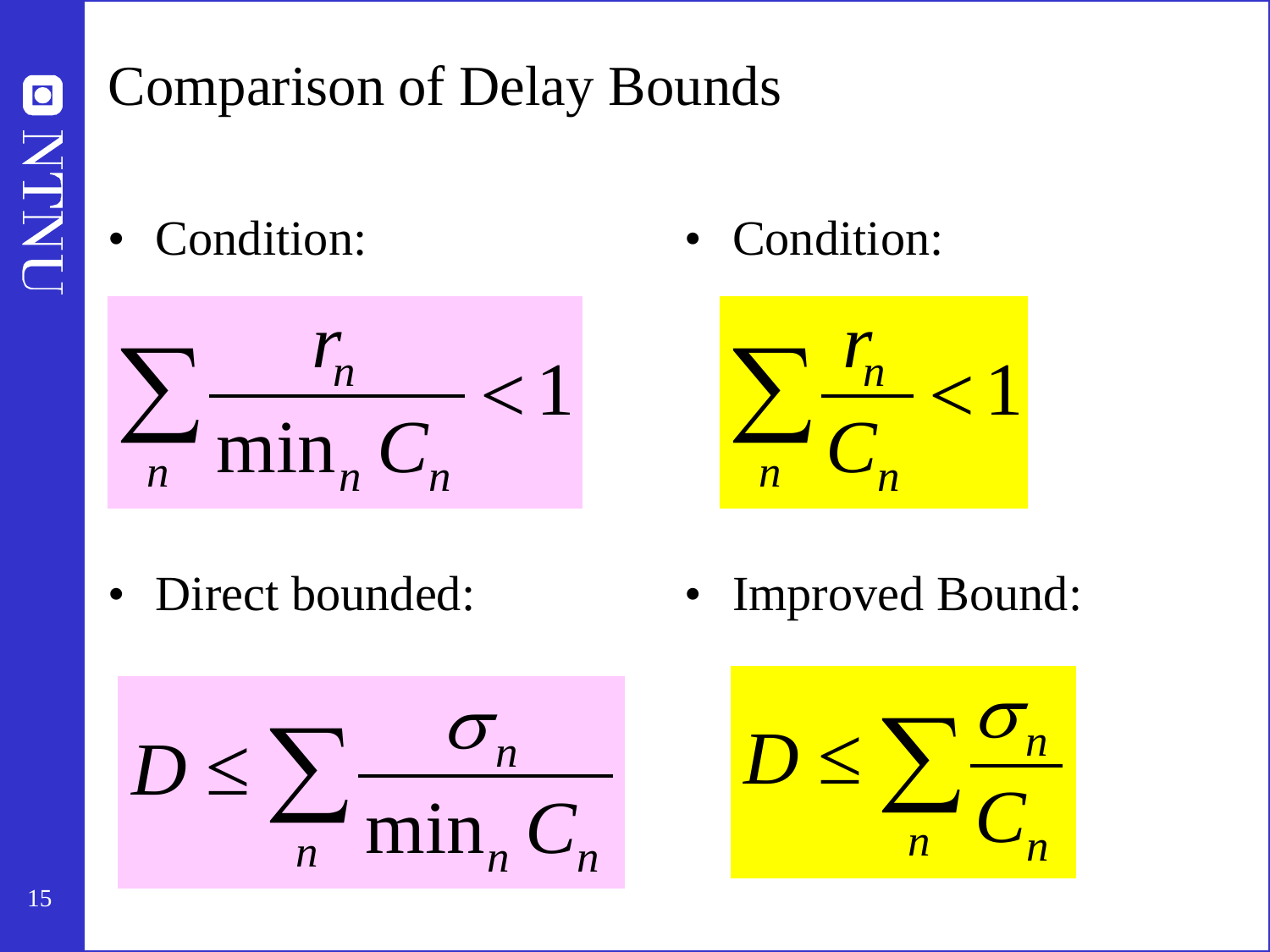## Comparison of Delay Bounds

- Two classes
- $C1 = 10$  Mbps
- $C2=100$  Mbps
- Each class has one flow.
- Each flow is  $(σ, ρ)$ constrained with burstiness parameter 1KB and rate parameter 100 Kbps.

 $A_i(s,t) \leq 8Kb + 100Kbps \times (t-s)$ 

Condition:



Direct bounded:

*ms Mbps*  $D \le \sum_{1.60 \text{ MHz}} \frac{8Kb}{2.10 \text{ Hz}} = 1.6$ 10 8 2  $\leq \sum \frac{\delta \Lambda D}{10 M b n s}$ 

Condition:

1 100 100 10 100  $+\frac{100 \text{N} \nu \text{p}}{400 \text{N} \cdot \text{s}}$ *Mbps Kbps Mbps Kbps*

• Improved Bound:

$$
D \le \frac{8Kb}{10Mbps} + \frac{8Kb}{100Mbps} = 0.88ms
$$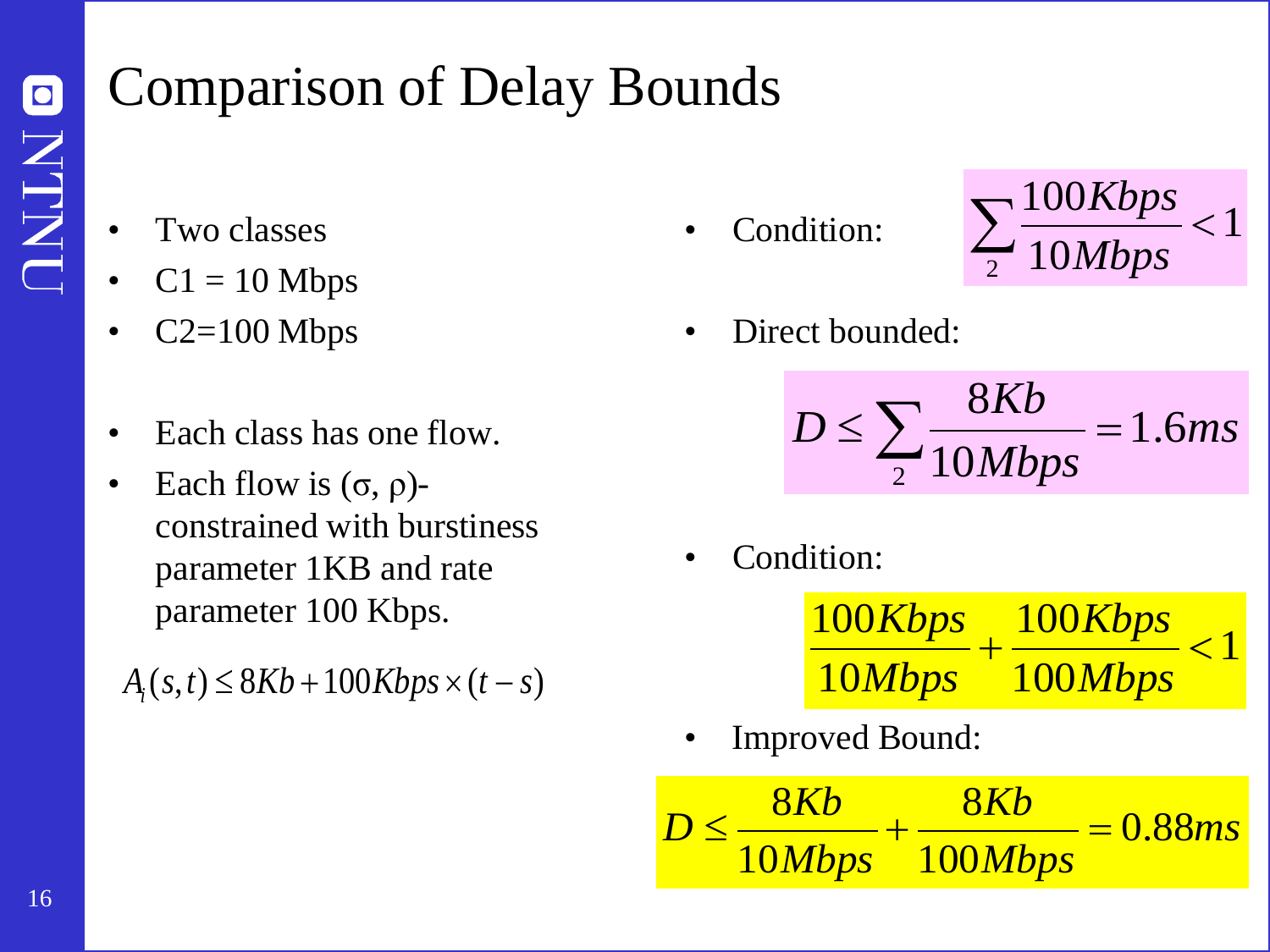### Implication of the Delay Bound Difference

- Suppose the same 2-class FIFO system.
- Question: How many Class 1 & Class 2 flows,  $(M_1, M_2)$ , may be admitted if a delay bound of 8ms needs to be guaranteed?

Must consider both the condition and the corresponding delay bound in finding the region for  $(M_1, M_2)$ .